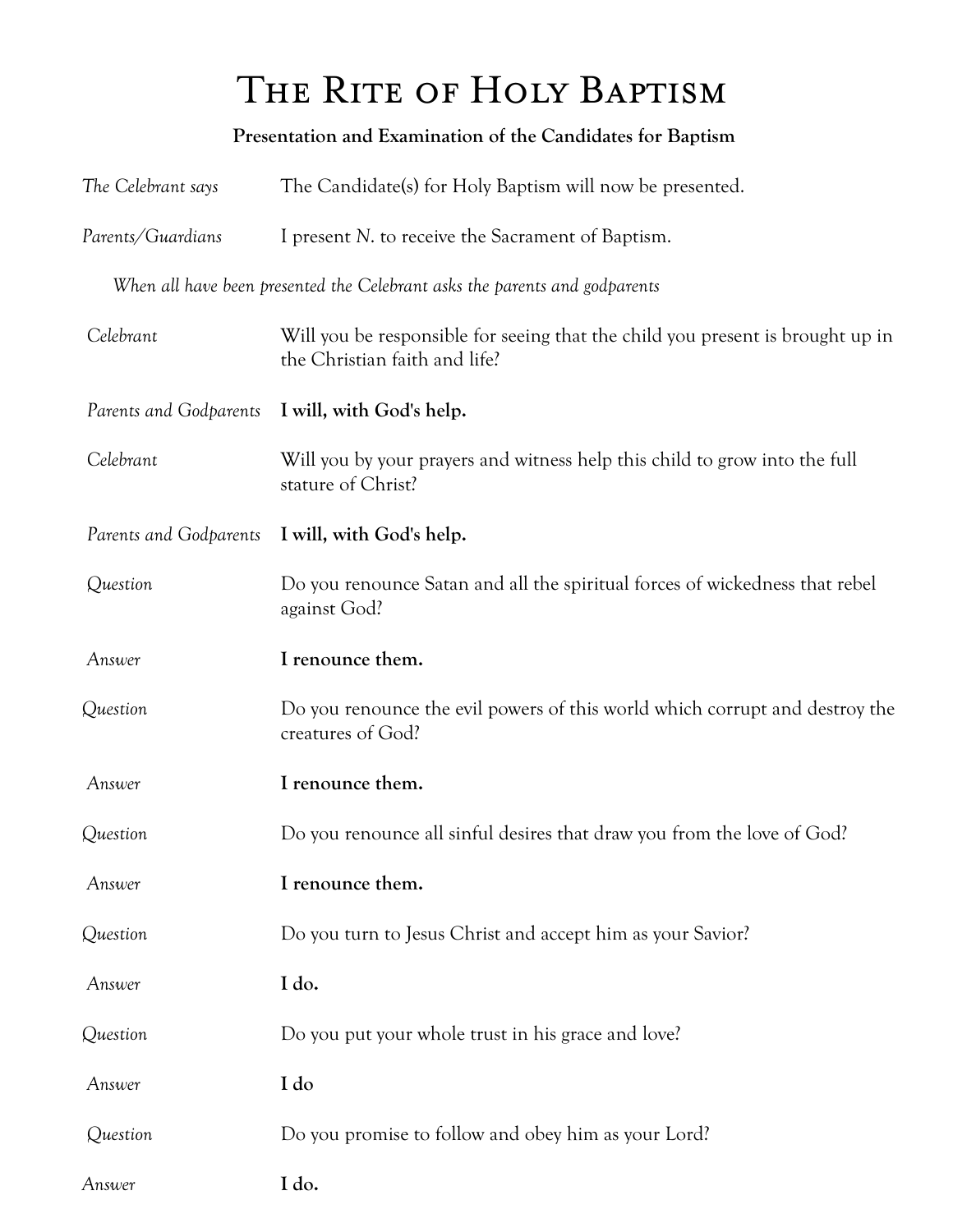| To the Congregation: | Will you who witness these vows do all in your power to support these persons<br>in their life in Christ?                                                                                                                                                                                                                                                                                                     |
|----------------------|---------------------------------------------------------------------------------------------------------------------------------------------------------------------------------------------------------------------------------------------------------------------------------------------------------------------------------------------------------------------------------------------------------------|
| People               | We will.                                                                                                                                                                                                                                                                                                                                                                                                      |
| Celebrant            | Let us join with those who are committing themselves to Christ and renew our<br>own baptismal covenant.                                                                                                                                                                                                                                                                                                       |
|                      | Do you believe in God the Father?                                                                                                                                                                                                                                                                                                                                                                             |
| People               | I believe in God, the Father almighty, creator of heaven and earth.                                                                                                                                                                                                                                                                                                                                           |
| Celebrant            | Do you believe in Jesus Christ, the Son of God?                                                                                                                                                                                                                                                                                                                                                               |
| People               | I believe in Jesus Christ, his only Son, our Lord. He was conceived by the<br>power of the Holy Spirit and born of the Virgin Mary. He suffered under<br>Pontius Pilate, was crucified, died, and was buried. He descended to the<br>dead. On the third day he rose again. He ascended into heaven, and is<br>seated at the right hand of the Father. He will come again to judge the living<br>and the dead. |
| Celebrant            | Do you believe in God the Holy Spirit?                                                                                                                                                                                                                                                                                                                                                                        |
| People               | I believe in the Holy Spirit, the holy catholic Church, the communion of<br>saints, the forgiveness of sins, the resurrection of the body, and the life<br>everlasting.                                                                                                                                                                                                                                       |
| Celebrant            | Will you continue in the apostles' teaching and fellowship, in the breaking of<br>bread, and in the prayers?                                                                                                                                                                                                                                                                                                  |
| People               | I will, with God's help.                                                                                                                                                                                                                                                                                                                                                                                      |
| Celebrant            | Will you persevere in resisting evil, and, whenever you fall into sin, repent and<br>return to the Lord?                                                                                                                                                                                                                                                                                                      |
| People               | I will, with God's help.                                                                                                                                                                                                                                                                                                                                                                                      |
| Celebrant            | Will you proclaim by word and example the Good News of God in Christ?                                                                                                                                                                                                                                                                                                                                         |
| People               | I will, with God's help.                                                                                                                                                                                                                                                                                                                                                                                      |
| Celebrant            | Will you seek and serve Christ in all persons, loving your neighbor as<br>yourself?                                                                                                                                                                                                                                                                                                                           |
| People               | I will, with God's help.                                                                                                                                                                                                                                                                                                                                                                                      |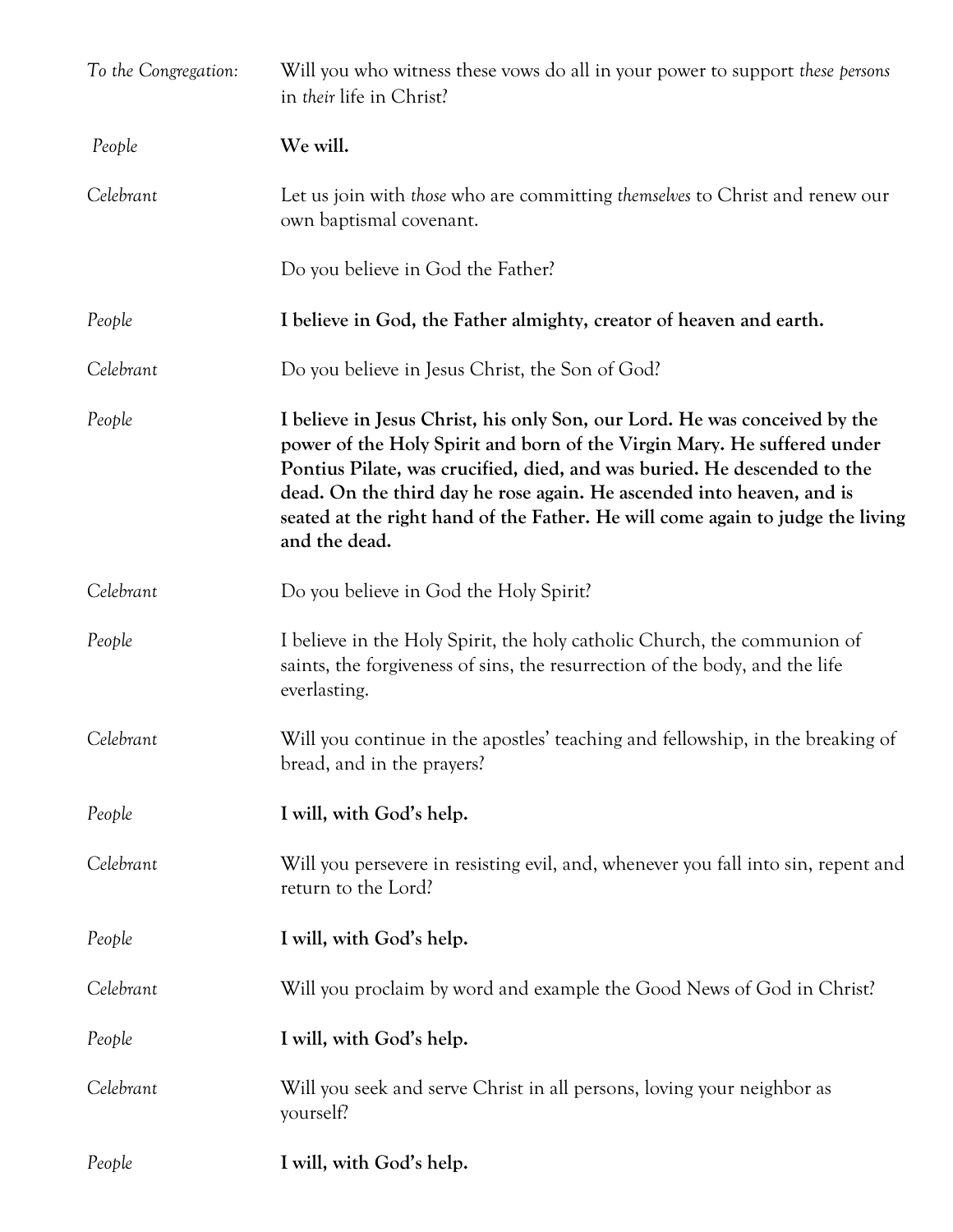| Celebrant          | Will you strive for justice and peace among all people, and respect the dignity<br>of every human being?                                                                                                              |
|--------------------|-----------------------------------------------------------------------------------------------------------------------------------------------------------------------------------------------------------------------|
| People             | I will, with God's help.                                                                                                                                                                                              |
| Celebrant          | Let us now pray for these persons who are to receive the Sacrament of new birth                                                                                                                                       |
| Leader             | Deliver them, O Lord, from the way of sin and death.                                                                                                                                                                  |
| People             | Lord, hear our prayer.                                                                                                                                                                                                |
| Leader             | Open their hearts to your grace and truth.                                                                                                                                                                            |
| People             | Lord, hear our prayer.                                                                                                                                                                                                |
| Leader             | Fill them with your holy and life-giving Spirit.                                                                                                                                                                      |
| People             | Lord, hear our prayer.                                                                                                                                                                                                |
| Leader             | Keep them in the faith and communion of your holy Church.                                                                                                                                                             |
| People             | Lord, hear our prayer.                                                                                                                                                                                                |
| Leader             | Teach them to love others in the power of the Spirit.                                                                                                                                                                 |
| People             | Lord, hear our prayer.                                                                                                                                                                                                |
| Leader             | Send them into the world in witness to your love.                                                                                                                                                                     |
| People             | Lord, hear our prayer.                                                                                                                                                                                                |
| Leader             | Bring them to the fullness of your peace and glory.                                                                                                                                                                   |
| People             | Lord, hear our prayer.                                                                                                                                                                                                |
| The Celebrant says | Grant, O Lord, that all who are baptized into the death of Jesus Christ your<br>Son may live in the power of his resurrection and look for him to come again<br>in glory; who lives and reigns now and forever. Amen. |

## **Thanksgiving over the Water**

 *The Celebrant blesses the water, first saying*

The Lord be with you.

 *People* **And also with you.**